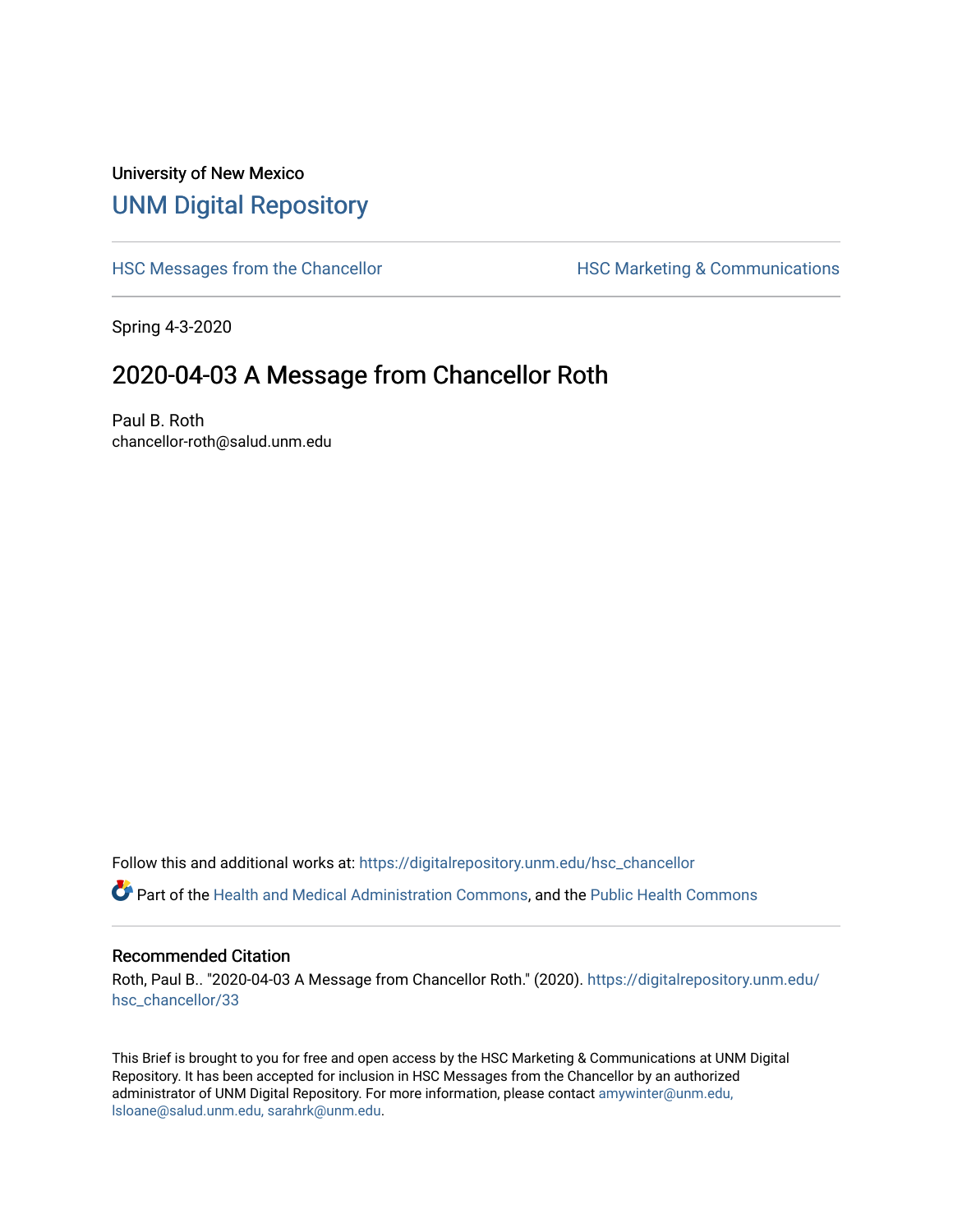

[View this email in your browser](https://mailchi.mp/47ac4afb4f6f/message-from-the-chancellor-coronavirus-4369704?e=b4bbfca2c0)

## **A Message from Chancellor Roth**

Dear Colleagues:

As of this afternoon, **495** New Mexicans have tested positive for the novel coronavirus and **10** patients have died. Visit the [New Mexico Department of Health website](https://unm.us19.list-manage.com/track/click?u=59ce53c1a4dedb490bac78648&id=f49ae4ef6a&e=b4bbfca2c0) for the latest updates.

We have also learned that 18 residents of an Albuquerque nursing home have been diagnosed with the COVID-19 infection – as have several employees. Once again, this highlights the urgent need to meticulously practice social distancing in order to prevent the spread of the virus and protect the most vulnerable people in our community.

These new numbers are a reminder to us here at the Health Sciences Center that we must brace for an impending surge in cases in upcoming weeks. Please know that at every level, we are spending every hour of every day to adequately prepare for this eventuality. I implore you to stay hunkered down and stay safe.

**President Stokes** and the UNM Human Resources team have notified us that the University will continue its period of limited operations through April 30. Many of you have questions about how this might affect your job status. Please reference the [attached Limited Operations Guidelines and Measures](https://unm.us19.list-manage.com/track/click?u=59ce53c1a4dedb490bac78648&id=5556428990&e=b4bbfca2c0) document for details.

Our physicians, nurses and other frontline health care workers at UNM Hospital are shouldering a tremendous burden in this crisis. They encounter great personal risk while spending long hours away from their loved ones in order to care for patients. Please in your own way, let's all acknowledge their strong commitment to all of us.

So I'm pleased to announce that the **University of New Mexico Foundation** has established the [UNMH](https://unm.us19.list-manage.com/track/click?u=59ce53c1a4dedb490bac78648&id=be7e57505a&e=b4bbfca2c0)  [Employee Crisis Relief Fund](https://unm.us19.list-manage.com/track/click?u=59ce53c1a4dedb490bac78648&id=be7e57505a&e=b4bbfca2c0) to help with additional expenses, such as food and lodging that may be